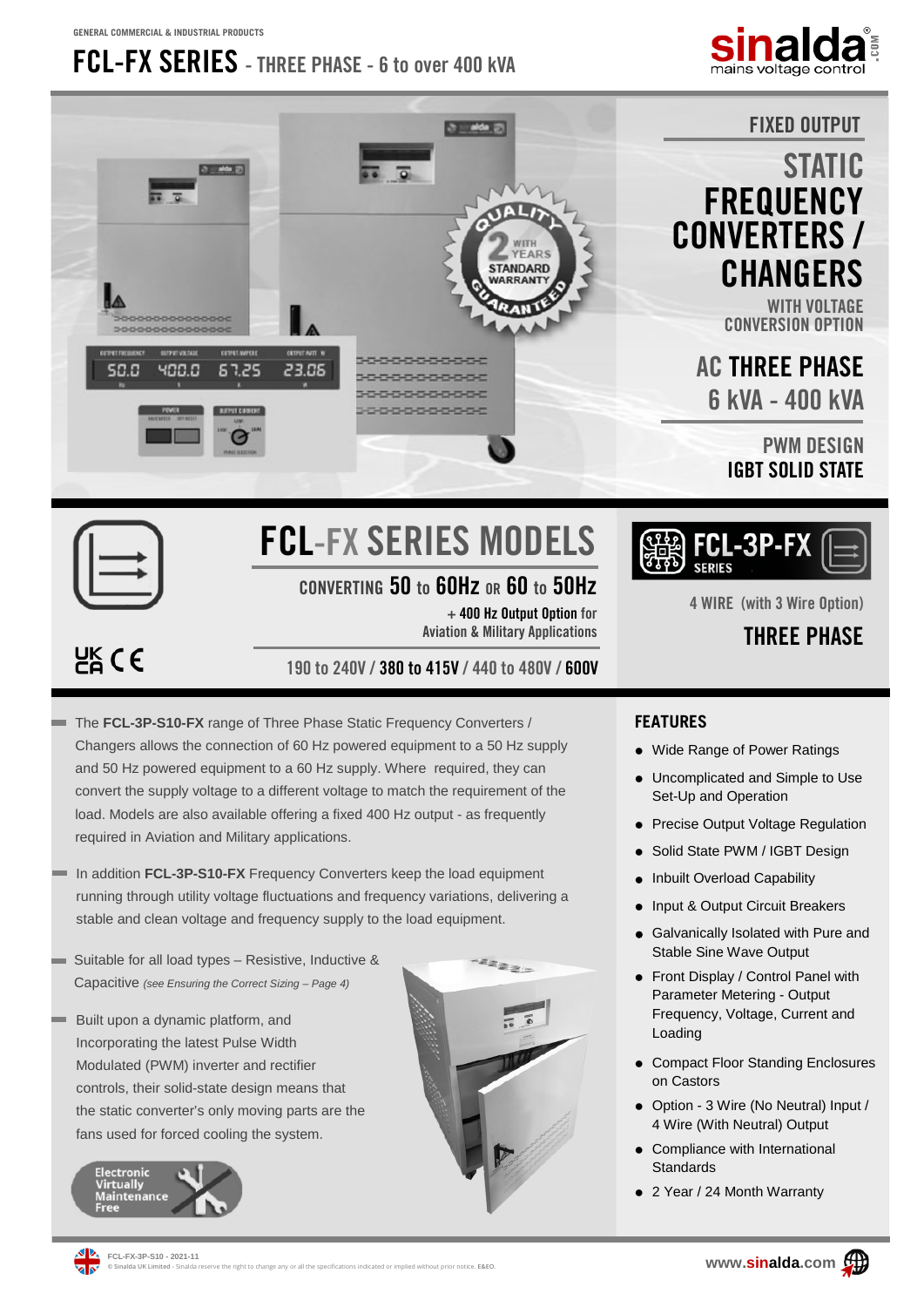# **FCL-FX SERIES - THREE PHASE - 6 to over 400 kVA**



### **STATIC IGBT PWM DESIGN TOPOLOGY**

A **FCL-FX Series** Fixed Output AC Voltage & Frequency Converter takes the electrical input power at one frequency and voltage and provides an another output voltage and frequency.

By design the incoming AC Mains Utility supply is converted by a rectifier into DC. The DC is then feed into an Inverter which produces the required AC output power. The resulting stable and pure sinewave is then passed though a low distortion linear amplifier to achieve the required high power output rating. By utilising crystal oscillation the availability of enhanced frequency stability is ensured.

Solid State in basic design, the only moving parts are the fans used to force cool the system.



### **50Hz INPUT & 60Hz OUTPUT MODELS - VOLTAGE OPTIONS**

**Also available as Three Phase Input / Single Phase Output Solutions - FCL-3/1P-S10-FX Models**

| <b>FCL-3P-S10</b><br>Input Voltage * & Frequency<br><b>Output Voltage * &amp; Frequency</b><br><b>FX Model</b><br>190/100V or 200/110V or 208/120V or 220/127V<br>HL-FX<br>50Hz<br>380/220V or 400/230V or 415/240V<br>4 Wire<br>HDL-FX<br>380V or 400V or 415/V<br>3 Wire<br>$50$ Hz<br>190/100V or 200/110V or 208/120V or 220/127V<br>$H-FX$<br>4 Wire<br>$50$ Hz<br>380/220V or 400/230V or 415/240V<br>380/220V or 400/230V or 415/240V<br>HD-FX<br>$50$ Hz<br>380V or 400V or 415/V<br>3 Wire<br>380V or 400V or 415/V<br>HDY-FX<br>$50$ Hz<br>380V or 400V or 415/V<br>3 Wire<br>380/220V or 400/230V or 415/240V<br>HHX-FX<br>380/220V or 400/230V or 415/240V<br>4 Wire<br>50Hz<br>440/254V or 460/265V or 480/277V or 600/346V<br><b>HDHXD-FX</b><br>$50$ Hz<br>380V or 400V or 415/V<br>3 Wire<br>440V or 460V or 480V or 600V<br>HDHX-FX<br>380V or 400V or 415/V<br>50Hz<br>3 Wire<br>440/254V or 460/265V or 480/277V or 600/346V |  |  |  |  |
|-------------------------------------------------------------------------------------------------------------------------------------------------------------------------------------------------------------------------------------------------------------------------------------------------------------------------------------------------------------------------------------------------------------------------------------------------------------------------------------------------------------------------------------------------------------------------------------------------------------------------------------------------------------------------------------------------------------------------------------------------------------------------------------------------------------------------------------------------------------------------------------------------------------------------------------------------|--|--|--|--|
| 3/4 Wire<br>4 Wire<br>3 Wire<br>4 Wire<br>3 Wire<br>4 Wire                                                                                                                                                                                                                                                                                                                                                                                                                                                                                                                                                                                                                                                                                                                                                                                                                                                                                      |  |  |  |  |
| 3/4 Wire<br>3/4 Wire                                                                                                                                                                                                                                                                                                                                                                                                                                                                                                                                                                                                                                                                                                                                                                                                                                                                                                                            |  |  |  |  |
|                                                                                                                                                                                                                                                                                                                                                                                                                                                                                                                                                                                                                                                                                                                                                                                                                                                                                                                                                 |  |  |  |  |
|                                                                                                                                                                                                                                                                                                                                                                                                                                                                                                                                                                                                                                                                                                                                                                                                                                                                                                                                                 |  |  |  |  |
|                                                                                                                                                                                                                                                                                                                                                                                                                                                                                                                                                                                                                                                                                                                                                                                                                                                                                                                                                 |  |  |  |  |
|                                                                                                                                                                                                                                                                                                                                                                                                                                                                                                                                                                                                                                                                                                                                                                                                                                                                                                                                                 |  |  |  |  |
|                                                                                                                                                                                                                                                                                                                                                                                                                                                                                                                                                                                                                                                                                                                                                                                                                                                                                                                                                 |  |  |  |  |
|                                                                                                                                                                                                                                                                                                                                                                                                                                                                                                                                                                                                                                                                                                                                                                                                                                                                                                                                                 |  |  |  |  |
|                                                                                                                                                                                                                                                                                                                                                                                                                                                                                                                                                                                                                                                                                                                                                                                                                                                                                                                                                 |  |  |  |  |
|                                                                                                                                                                                                                                                                                                                                                                                                                                                                                                                                                                                                                                                                                                                                                                                                                                                                                                                                                 |  |  |  |  |

### **60Hz INPUT & 50Hz OUTPUT MODELS - VOLTAGE OPTIONS**

| LH-FX   | 190/100V or 200/110V or 208/120V or 220/127V  | 4 Wire | 60Hz | 380/220V or 400/230V or 415/240V<br>3/4 Wire | 50Hz |
|---------|-----------------------------------------------|--------|------|----------------------------------------------|------|
| LDY-FX  | 190/V or 200V or 208V or 220V or 230V or 240V | 3 Wire | 60Hz | 4 Wire<br>380/220V or 400/230V or 415/240V   | 50Hz |
| HXY-FX  | 440/254V or 460/265V or 480/277V or 600/346V  | 4 Wire | 60Hz | 3/4 Wire<br>380/220V or 400/230V or 415/240V | 50Hz |
| HXDY-FX | 440V or 460V or 480V or 600V                  | 3 Wire | 60Hz | 4 Wire<br>380/220V or 400/230V or 415/240V   | 50Hz |

**Models are also available offering a 400Hz Output** (or alternative fixed output - 5 to 1000Hz) - please contact our Sales Team for further information**.**

**4 Wire = 3 Phases + Neutral + G/E 3 Wire = 3 Phases + G/E (***No Neutral***)**

**\* Customer to specify required Input & Output Voltage at time of ordering**

### **ENCLOSURES - IP20 INDOOR & IP54 OUTDOOR**



**FCL-3P-S10-FX** Frequency Converters presented in endurable in robust air-cooled IP20 (BS/EN 60529) / NEMA 1 floor standing steel cubicles, primarily intended for indoor use.

These enclosures offer removeable panels for ease of installation and servicing and, in addition, lockable front door access is provided.

### **Indoor - IP20 Ingress Protection (***Standard***) Outdoor - IP54 Ingress Protection (-***IP54 Option***)**

**FCL-3P-S10-FX** Frequency Converters presented in endurable IP54 (BS/ EN 60529) / NEMA 3 free standing steel cubicles suitable for external use, or more challenging internal environments.



**IP 54** = Dust Protected. Limited ingress of dust permitted, but will not interfere with operation of the equipment. Protection against water splashing from all directions. Limited ingress permitted.



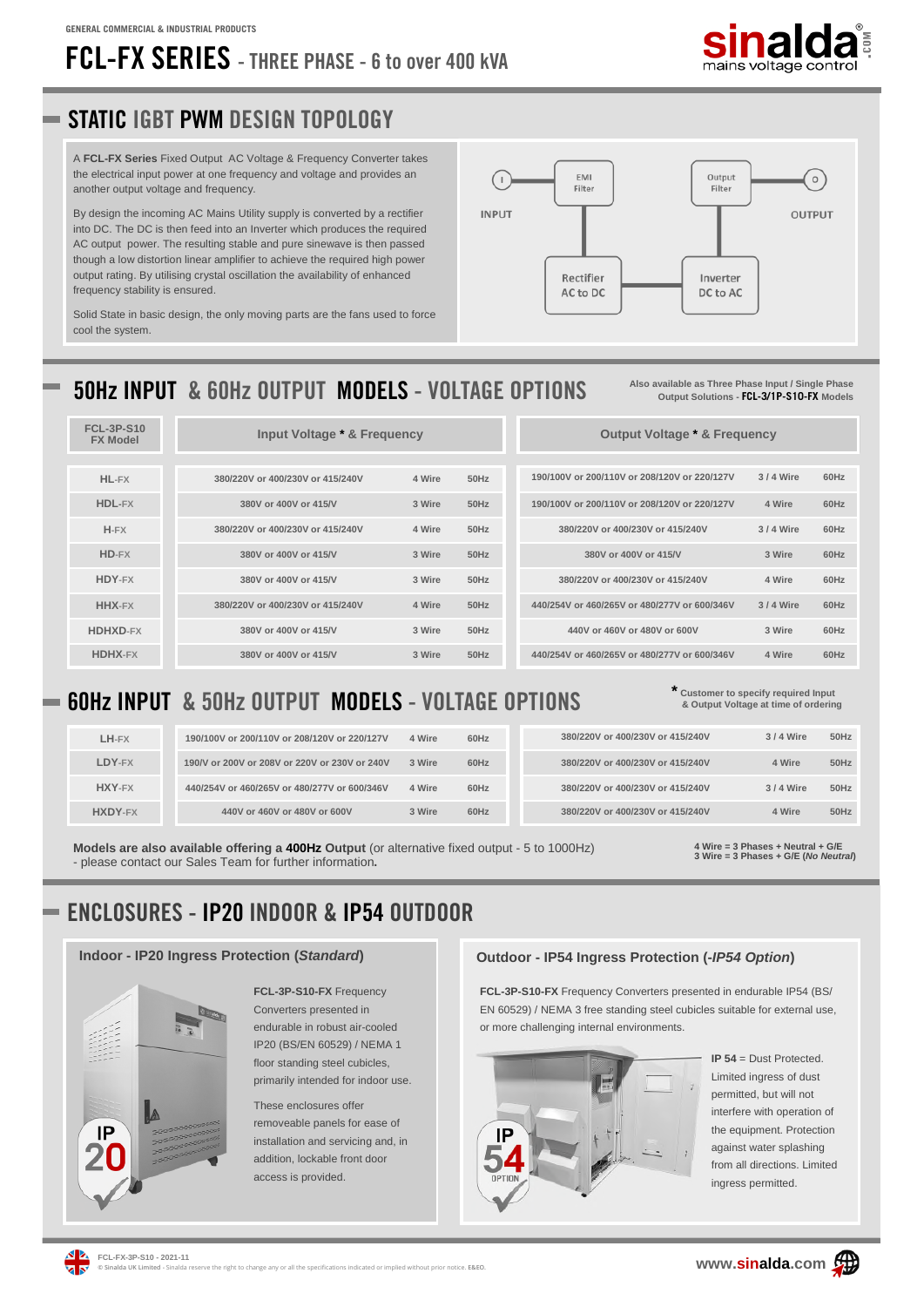**General:** 

## **FCL-FX SERIES - THREE PHASE - 6 to over 400 kVA**



### **TECHNICAL SPECIFICATION**

### **\*AVAILABLE AS EITHER 4 WIRE (WITH NEUTRAL) OR 3 WIRE (WITHOUT NEUTRAL) MODELS**

| Phase                                        | HL, H, LH, HXY Models Three Phase, 4 Wire (3P+Neutral+G/E)<br>HDL, HD, HDY, LDY, HXDY Models - Three Phase, 3 Wire (3P+G/E - No Neutral)                                                                                                                                                                                                   |  |  |  |  |
|----------------------------------------------|--------------------------------------------------------------------------------------------------------------------------------------------------------------------------------------------------------------------------------------------------------------------------------------------------------------------------------------------|--|--|--|--|
| <b>SFC Model Nos.</b>                        | FCL-6*-3P-S10-FX to FCL-400*-3P-S10-FX                                                                                                                                                                                                                                                                                                     |  |  |  |  |
| <b>Power Ratings</b>                         | 16 Power Ratings:-<br>6kVA (4.8kW), 10kVA (8kW), 15kVA (12kW), 20kVA (16W), 30 kVA (24kW), 45 kVA (36kW), 60 kVA (48kW), 75 kVA (60kW),<br>100kVA (80kW), 120kVA (96kW), 150kVA (120kW), 200kVA (160kW), 240 kVA (192kW), 300 kVA (240kW), 330 kVA (264kW) & 400 kVA (320kW)                                                               |  |  |  |  |
| <b>Design Topology</b>                       | Static Solid State - Sine Wave Pulse Width Modulated (SPWM)                                                                                                                                                                                                                                                                                |  |  |  |  |
| Input:                                       |                                                                                                                                                                                                                                                                                                                                            |  |  |  |  |
| Voltage                                      | HL (4 Wire), HDL (3 Wire), H (4 Wire), HD (3 Wire), HDY (3 Wire) HHX (4 Wire), HDHXD (3 Wire) & HDHX (3 Wire) Models - 380V / 400V / 415V ±10%<br>LH (4 Wire) & LDY (3 Wire) Models - 190V / 200V / 208V / 220V / 230V / 240V ±10%<br>HXY (4 Wire) & HXDY (3 Wire) Models - 440V / 460V / 480V / 600V ±10%<br>(Customer to Specify)        |  |  |  |  |
| Frequency                                    | 47 to 63Hz ±5%                                                                                                                                                                                                                                                                                                                             |  |  |  |  |
| Rectifier                                    | 6 Pulse                                                                                                                                                                                                                                                                                                                                    |  |  |  |  |
| <b>Power Factor</b>                          | 0.8 PF                                                                                                                                                                                                                                                                                                                                     |  |  |  |  |
| Output:                                      |                                                                                                                                                                                                                                                                                                                                            |  |  |  |  |
| Voltage                                      | H (4 Wire), HD (3 Wire), HDY (4 Wire), LH (3/4 Wire), LDY (4 Wire), HXY (3/4 Wire) & HXDY (4 Wire) Models - 380V / 400V / 415V ±1%<br>HL (3/4 Wire), HDL (4 Wire) Models - 190V / 200V / 208V / 220V / 230V / 240V ±1%<br>HHX (3/4 Wire), HDHXD (3 Wire) & HDHX (4 Wire) - Models - 440V / 460V / 480V / 600V ±1%<br>(Customer to Specify) |  |  |  |  |
| Frequency                                    | All H Models - $60$ Hz $\pm 0.05\%$<br>All L & HX Models - 50Hz ±0.05%<br>400Hz Output available to individual quotation / request                                                                                                                                                                                                         |  |  |  |  |
| <b>Wave Form</b><br><b>Pure Sine Wave</b>    |                                                                                                                                                                                                                                                                                                                                            |  |  |  |  |
| Efficiency                                   | $\geq 94\%$                                                                                                                                                                                                                                                                                                                                |  |  |  |  |
| <b>Metering, Alerts &amp; Communication:</b> |                                                                                                                                                                                                                                                                                                                                            |  |  |  |  |
| <b>Front Display Panel</b>                   | Digital Display & Control Panel with Phase Selector Parameter Metering and On / Off Push Buttons                                                                                                                                                                                                                                           |  |  |  |  |
| LCD<br>Frequency (Hz)<br><b>Digital</b>      | Output Frequency - 4 Digit LED Display                                                                                                                                                                                                                                                                                                     |  |  |  |  |
| Meter-<br>Voltage (Volts)<br>ing:            | Output Voltage - 4 Digit LED Display                                                                                                                                                                                                                                                                                                       |  |  |  |  |
| <b>Current (Amps)</b>                        | Load Current - 4 Digit LED Display                                                                                                                                                                                                                                                                                                         |  |  |  |  |
| Load (Watts)                                 | Loading Watts - 4 Digit LED Display                                                                                                                                                                                                                                                                                                        |  |  |  |  |
| <b>Protection Features:</b>                  |                                                                                                                                                                                                                                                                                                                                            |  |  |  |  |
| <b>As Standard</b>                           | Electronic Circuit/Circuit Breaker, Overload Warning, Over Temperature,<br>Short Circuit, EPO & Auto-Power Off                                                                                                                                                                                                                             |  |  |  |  |
| Environmental:                               |                                                                                                                                                                                                                                                                                                                                            |  |  |  |  |
| <b>Operating Temp Range</b>                  | $-10\%$ to $+45^{\circ}$ C                                                                                                                                                                                                                                                                                                                 |  |  |  |  |
| <b>Maximum Altitude</b>                      | 1000 meters (de-rate by 1% per 100 meters up to 2000 meters)                                                                                                                                                                                                                                                                               |  |  |  |  |
| <b>Relative Humidity</b>                     | 0 to 95% (non-condensing)                                                                                                                                                                                                                                                                                                                  |  |  |  |  |
| <b>THD - Harmonic</b><br><b>Distortion</b>   | <3% for Linear Loads<br><5% for Non-Linear Loads                                                                                                                                                                                                                                                                                           |  |  |  |  |
| <b>Audible Noise</b>                         | 60~120 dBA at 1 meter (dependent on model rating)                                                                                                                                                                                                                                                                                          |  |  |  |  |
| Physical:                                    |                                                                                                                                                                                                                                                                                                                                            |  |  |  |  |
| <b>Power Connections</b>                     | Hardwire - Input & Output                                                                                                                                                                                                                                                                                                                  |  |  |  |  |
| <b>Construction</b>                          | IP20 / NEMA 1 Style - BS EN 60529 (Option IP54 / NEMA 3 Style)                                                                                                                                                                                                                                                                             |  |  |  |  |
| <b>Dimensions &amp; Weights</b>              | Dependent on model rating and configuration<br>Sizes and weights available on individual request                                                                                                                                                                                                                                           |  |  |  |  |
| <b>Certification &amp; Conformance:</b>      |                                                                                                                                                                                                                                                                                                                                            |  |  |  |  |
| <b>EMC Conformance</b>                       | BS EN 55022 and relevant parts of BS EN 61000                                                                                                                                                                                                                                                                                              |  |  |  |  |
| <b>CE / UKCA Certification</b>               | 2014/30/EU (The EMC Directive) and 2014/35/EU (The Low Voltage Directive) and corresponding UK regulations                                                                                                                                                                                                                                 |  |  |  |  |